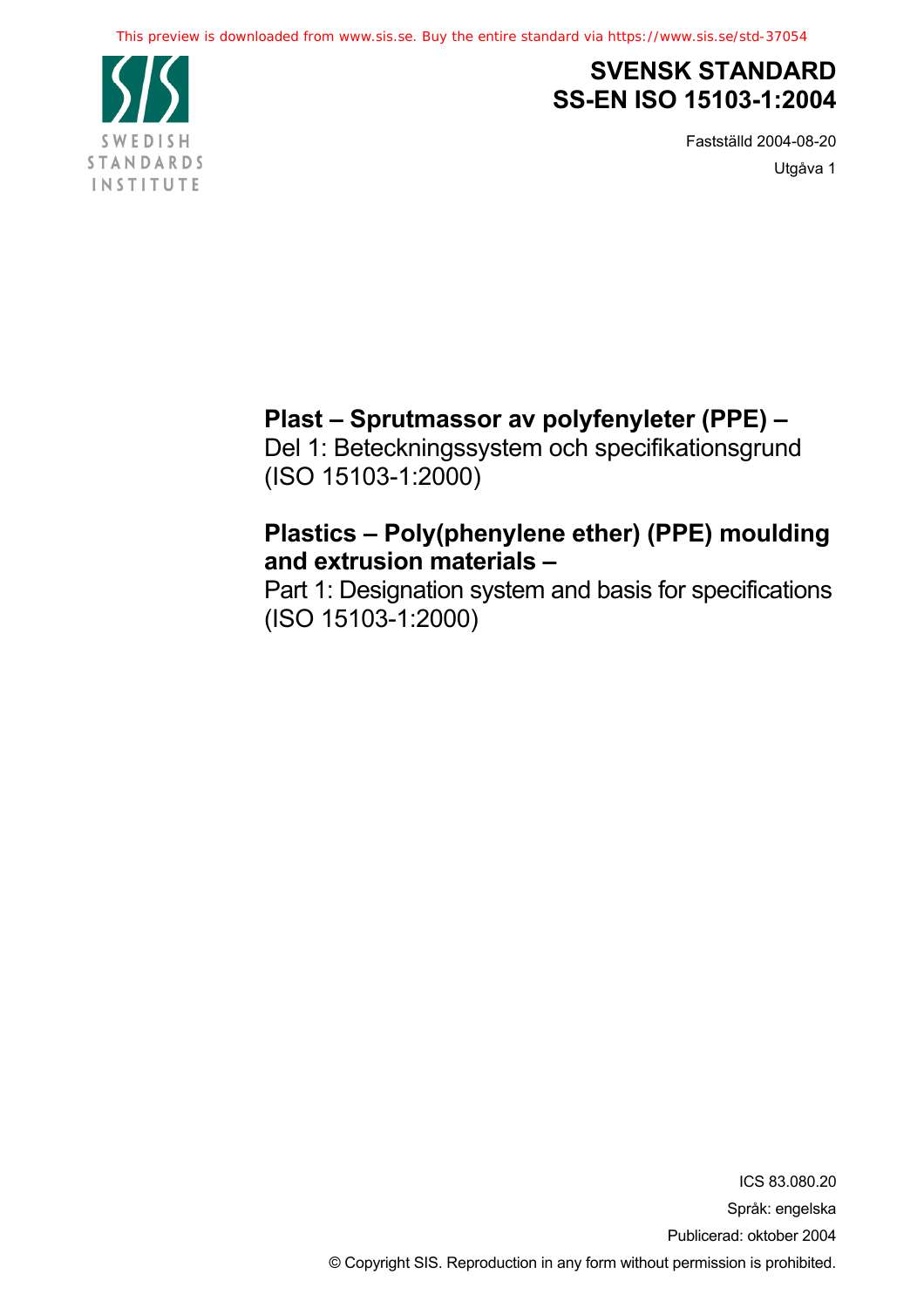Europastandarden EN ISO 15103-1:2004 gäller som svensk standard. Detta dokument innehåller den officiella engelska versionen av EN ISO 15103-1:2004.

The European Standard EN ISO 15103-1:2004 has the status of a Swedish Standard. This document contains the official English version of EN ISO 15103-1:2004.

Upplysningar om **sakinnehållet** i standarden lämnas av SIS, Swedish Standards Institute, telefon 08 - 555 520 00.

Standarder kan beställas hos SIS Förlag AB som även lämnar **allmänna upplysningar** om svensk och utländsk standard. *Postadress*: SIS Förlag AB, 118 80 STOCKHOLM *Telefon*: 08 - 555 523 10. *Telefax*: 08 - 555 523 11 *E-post*: sis.sales@sis.se. *Internet*: www.sis.se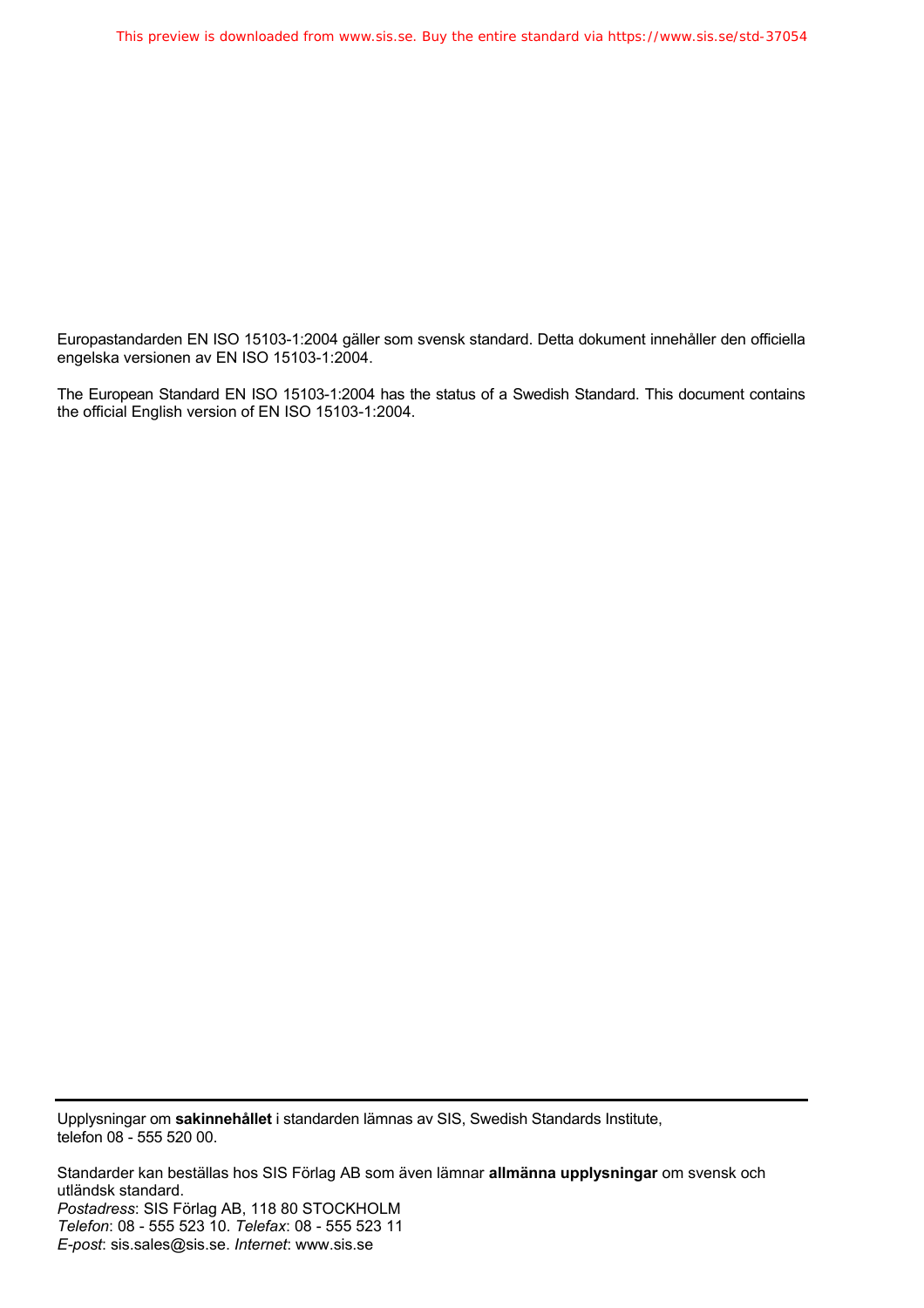# EUROPEAN STANDARD NORME EUROPÉENNE EUROPÄISCHE NORM

# **EN ISO 15103-1**

July 2004

ICS 83.080.20

English version

### Plastics - Poly(phenylene ether) (PPE) moulding and extrusion materials - Part 1: Designation system and basis for specifications (ISO 15103-1:2000)

Plastiques - Matériaux à base de poly(phénylène éther) (PPE) pour moulage et extrusion - Partie 1: Système de désignation et base de spécification (ISO 15103-1:2000) Kunststoffe - Polyphenylether(PPE)-Formmassen - Teil 1: Bezeichnungssystem und Basis für Spezifikationen (ISO 15103-1:2000)

This European Standard was approved by CEN on 21 June 2004.

CEN members are bound to comply with the CEN/CENELEC Internal Regulations which stipulate the conditions for giving this European Standard the status of a national standard without any alteration. Up-to-date lists and bibliographical references concerning such national standards may be obtained on application to the Central Secretariat or to any CEN member.

This European Standard exists in three official versions (English, French, German). A version in any other language made by translation under the responsibility of a CEN member into its own language and notified to the Central Secretariat has the same status as the official versions.

CEN members are the national standards bodies of Austria, Belgium, Cyprus, Czech Republic, Denmark, Estonia, Finland, France, Germany, Greece, Hungary, Iceland, Ireland, Italy, Latvia, Lithuania, Luxembourg, Malta, Netherlands, Norway, Poland, Portugal, Slovakia, Slovenia, Spain, Sweden, Switzerland and United Kingdom.



EUROPEAN COMMITTEE FOR STANDARDIZATION COMITÉ EUROPÉEN DE NORMALISATION EUROPÄISCHES KOMITEE FÜR NORMUNG

**Management Centre: rue de Stassart, 36 B-1050 Brussels**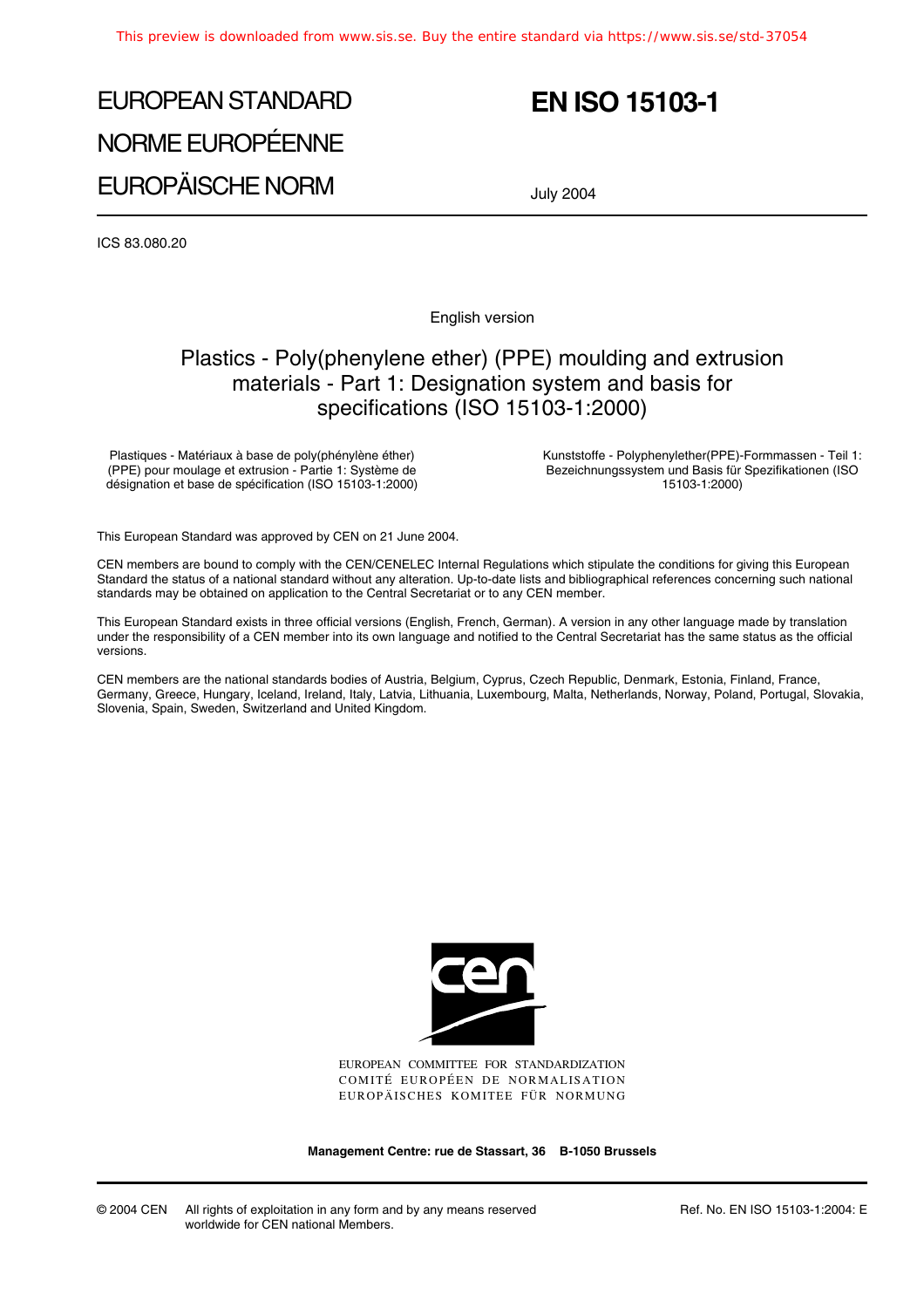Page 2 EN ISO 15103-1:2004

### **Foreword**

The text of ISO 15103-1:2000 has been prepared by Technical Committee ISO/TC 61 "Plastics" of the International Organization for Standardization (ISO) and has been taken over as EN ISO 15103-1:2004 by Technical Committee CEN/TC 249 "Plastics", the secretariat of which is held by IBN.

This European Standard shall be given the status of a national standard, either by publication of an identical text or by endorsement, at the latest by January 2005, and conflicting national standards shall be withdrawn at the latest by January 2005.

According to the CEN/CENELEC Internal Regulations, the national standards organizations of the following countries are bound to implement this European Standard: Austria, Belgium, Cyprus, Czech Republic, Denmark, Estonia, Finland, France, Germany, Greece, Hungary, Iceland, Ireland, Italy, Latvia, Lithuania, Luxembourg, Malta, Netherlands, Norway, Poland, Portugal, Slovakia, Slovenia, Spain, Sweden, Switzerland and United Kingdom.

### **Endorsement notice**

The text of ISO 15103-1:2000 has been approved by CEN as EN ISO 15103-1:2004 without any modifications.

NOTE Normative references to International Standards are listed in Annex ZA (normative).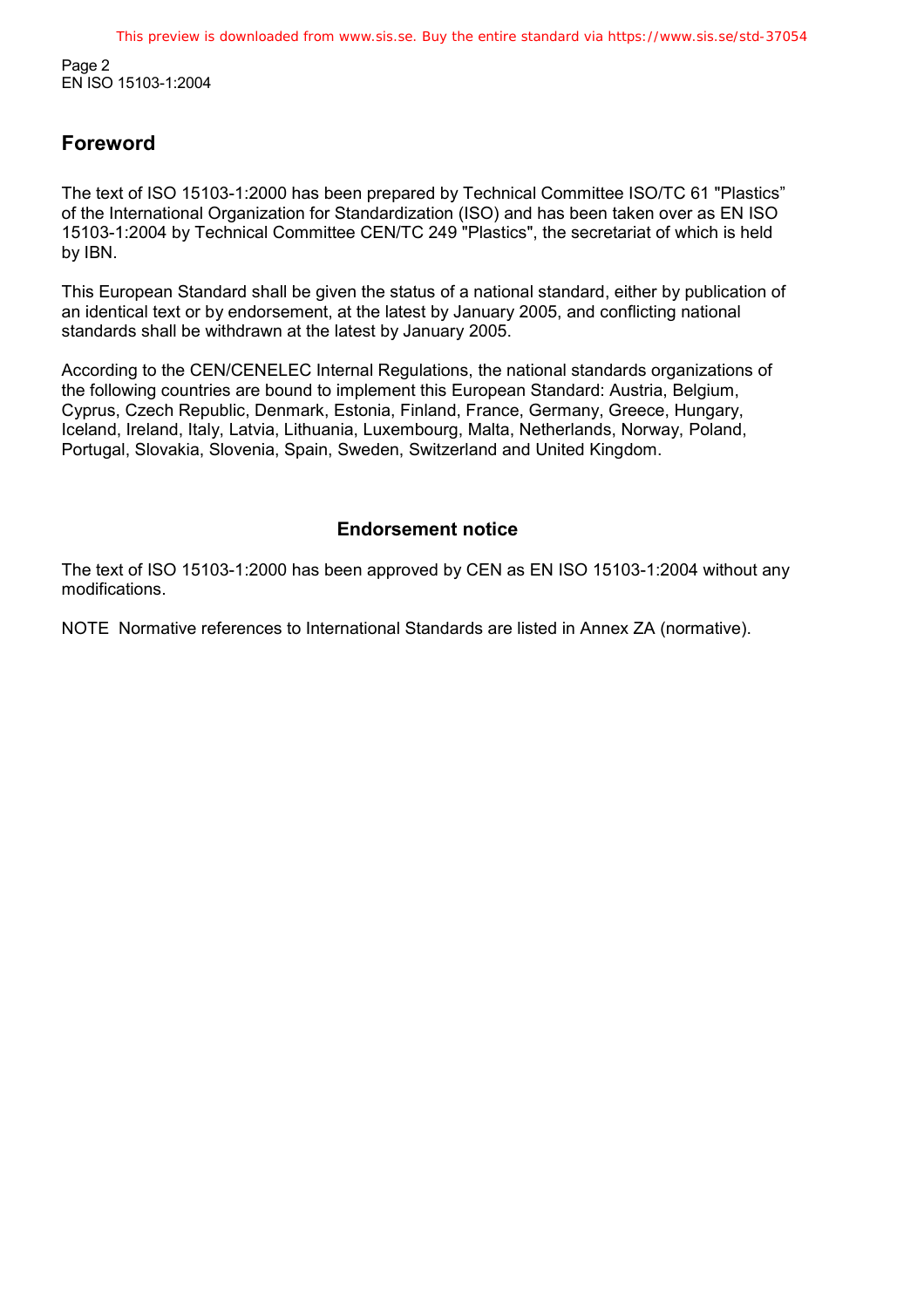### **Plastics — Poly(phenylene ether) (PPE) moulding and extrusion materials —**

### Part 1: **Designation system and basis for specifications**

### **1 Scope**

**1.1** This part of ISO 15103 establishes a system of designation for PPE thermoplastic materials, which may be used as the basis for specifications.

**1.2** The types of PPE plastic are differentiated from each other by a classification system based on appropriate levels of the designatory properties

- a) temperature of deflection under load
- b) Charpy notched impact strength
- c) flammability

and on information about basic polymer parameters, intended application and/or method of processing, important properties, additives, colorants, fillers and reinforcing materials.

**1.3** This part of ISO 15103 is applicable to all PPE materials, including those modified with polystyrene or polyamide or other materials.

It applies to materials ready for normal use in the form of powder, granules or pellets and to materials unmodified or modified by colorants, additives, fillers, etc.

**1.4** It is not intended to imply that materials having the same designation give necessarily the same performance. This part of ISO 15103 does not provide engineering data, performance data or data on processing conditions which may be required to specify a material for a particular application and/or method of processing.

If such additional properties are required, they shall be determined in accordance with the test methods specified in part 2 of this International Standard, if suitable.

**1.5** In order to specify a thermoplastic material for a particular application or to ensure reproducible processing, additional requirements may be given in data block 5 (see 3.1).

### **2 Normative references**

The following normative documents contain provisions which, through reference in this text, constitute provisions of this part of ISO 15103. For dated references, subsequent amendments to, or revisions of, any of these publications do not apply. However, parties to agreements based on this part of ISO 15103 are encouraged to investigate the possibility of applying the most recent editions of the normative documents indicated below. For undated references, the latest edition of the normative document referred to applies. Members of ISO and IEC maintain registers of currently valid International Standards.

ISO 1043-1:1997, Plastics — Symbols and abbreviated terms — Part 1: Basic polymers and their special characteristics.